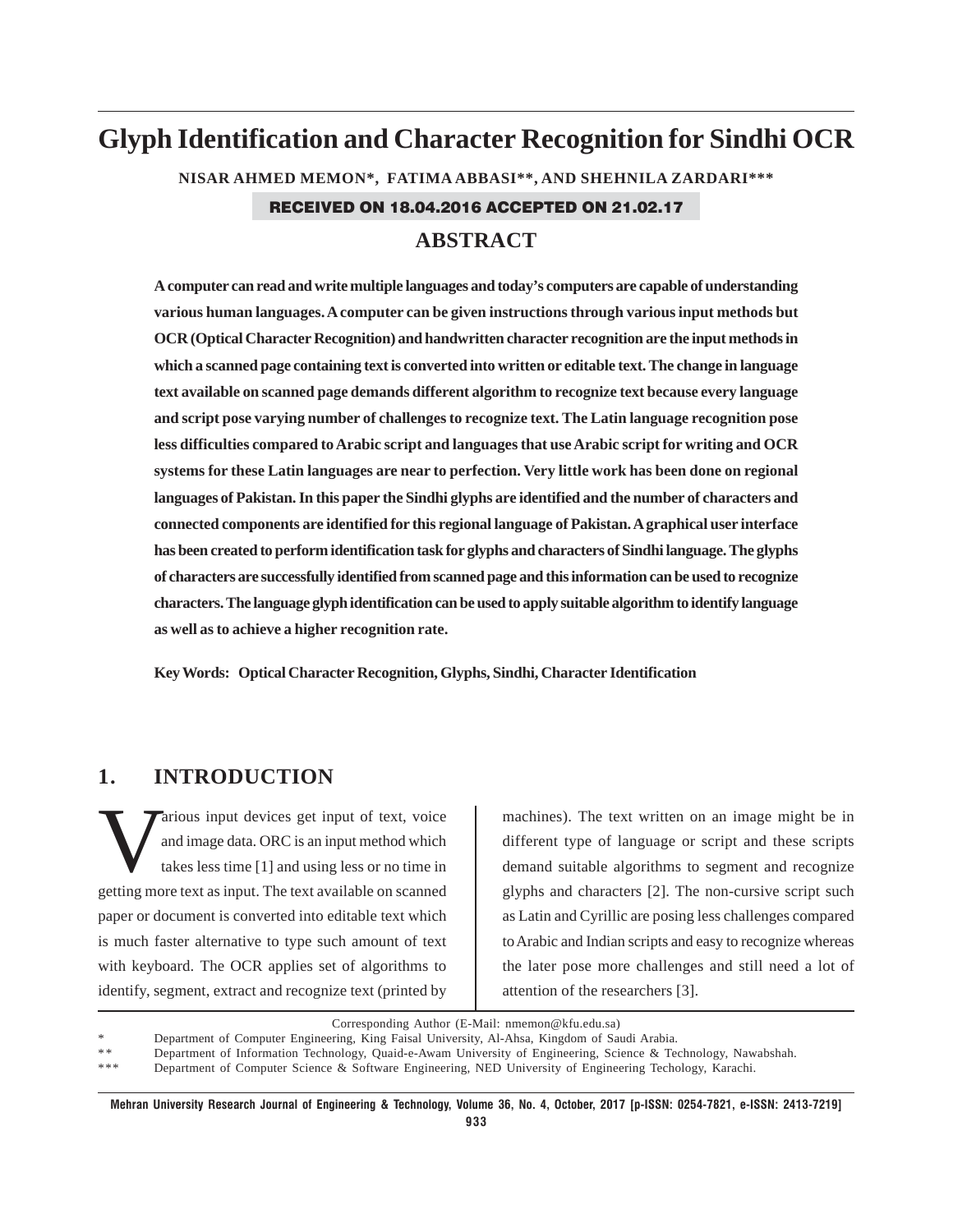#### **1.1 Regional Languages and Sindhi**

Urdu is the NL (National Language) of Pakistan and it must be announced within fifteen years, this was stated in 1973 constitution of Pakistan in article 251 in which Urdu must be made NL within fifteen years but law remain unimplemented. However, in 2015 Government of Pakistan has announced the plans to make Urdu as only NL [4]. Several other languages such as Kashmiri, Hindko, Sindhi, Balti, Shina, Marwari, Pashto, Wakhi and Punjabi are commonly spoken in Pakistan having millions of speakers and some of them are called provincial languages namely Sindhi, Punjabi, Pashto and Balochi. Punjabi language is a regional language spoken by 44% of the total population of Pakistan [4] with estimated 76 million of speakers having majority in Punjab province of Pakistan. Pashto and Sindhi are also the official languages of KPK (Khyber Pakhtunkhwa) and Sindh provinces respectively. Sindhi language is the official language of Sindh province of Pakistan spoken by 60 million people in Sindh and other areas of the world [2]. Sindhi adopts Arabic script for writing and inherits all of the posed problems of Arabic scripts with addition of new problems and challenges. Arabic possesses less number of character variations using same base shape whereas Sindhi extends the same base shape with more dots, creating more number of characters. The dot placement and orientations are altered so that more characters can be formed in Sindhi. A complete list of issues and challenges are identified in [5-6].

# **2. RELATED WORK**

Latin OCRs are at their peak level of accuracy whereas research on Arabic adopting languages are still need attention. The OCR research on national and regional languages of Pakistan is at the very initiating stage. Few of the researchers are engaged in regional languages such as [7-11] for Urdu; [2,5,6,12,13] for Sindhi; [14-16] for Pashto language. Very little work has been done on Gurumukhi Punjabi which is written and spoken in India [17] whereas no any work is found on Shahmukhi Punjabi which is written and spoken in Pakistan and Balochi language OCR (to the best of knowledge of authors).

In [18] authors have presented various languages which use Arabic script for writing as Arabic script is a cursive script so the difficulties and challenges are posed at every stage of the character recognition process. The two writing styles of Urdu writing namely Naskh and Nastaliq have been explained with examples. The paper also presents a glance of researches done on various scripts like Sindhi, Yughur, Kashmiri, and Persian.

For the complete list of implementation challenges during a lifecycle of an OCR is presented in detail [6,16] for Sindhi language. The challenges faced by researchers for every language OCR such as Noise, Font, scanning resolution and others are presented in detail. The paper discusses every detail of issues and challenges for Sindhi OCR is in [5,16] such as writing style of Sindhi script, Dots and their importance in language and character definition and their use in pronunciations. The style of dots, nature of dots, direction of dots position and orientations of dots are given in detail. The character Shape groups, the number of characters and their analysis with respect to OCR and the Unicode representation is also discussed in details.

In [15] authors have reported a technique in which they have created a Pushto image database for Pushto character recognition. The differences of Latin script and Pashto script are also presented. The synthetically created text image database is a combination of ligatures selected from a novel. Only one font karor has been used for the creation of the Pashto image database with the help of software "Aisha soft" which is a legal property of Pashto academy situated at University of Peshawar, Pakistan. The created text images are in the form of .bmp format and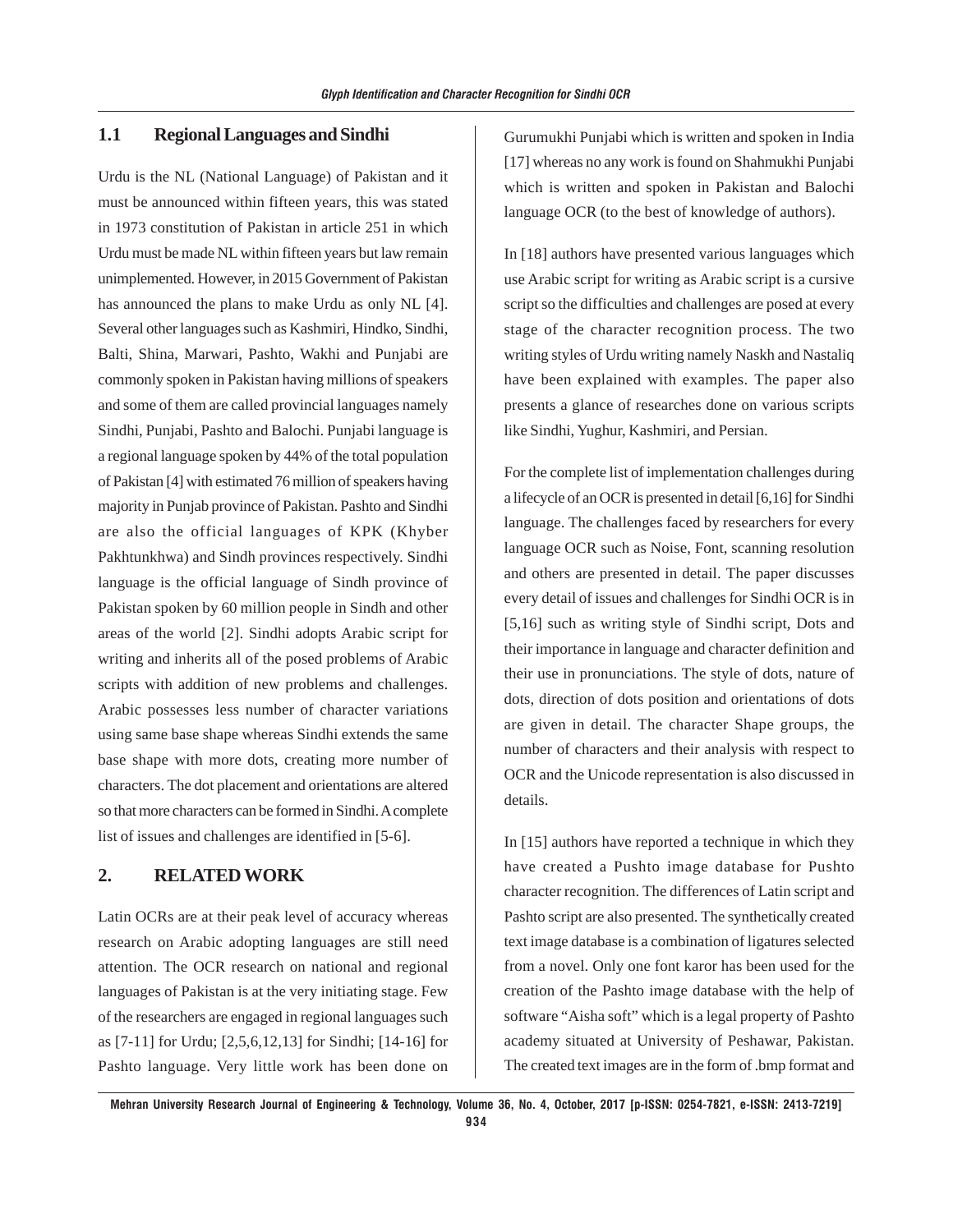four font sizes (12,14,1,18) have been used. The images containing 1000 ligatures along with 4 font sizes totaling 4000, are in 100x100 resolutions. This Pashto text image database has been named as FAST-NU.

## **3. PROPOSED SYSTEM**

The complete description of proposed system is defined as under. First description for "how the glyphs are identified" is given and then different steps for character identification and recognition are defined.

## **3.1 Glyph Identification**

Glyphs can be a presentations of a character shapes to be presented or displayed when any character is rendered. Glyph can be a presentation of one or more characters. For natural languages characters are written whereas digital fonts are represented by glyphs [18]. For any multilingual OCR, it is necessary to understand character shape and their glyphs so that the language can be identified and an efficient OCR can be implemented with ease.

# **3.2 Character Identification and Recognition**

Character identification is a preliminary step for multiscript recognition when multiple language characters are optically recognized [2]. For the glyph identification and recognition of Sindhi script, the proposed system is illustrated in Fig. 1. The text image of Sindhi language is loaded and some preprocessing steps such as conversion into gray level and binary format is performed. The converted text image is then segmented for the line word and characters but as proposed system is limited to isolated characters so there is no word segmentation in the proposed system only the isolated characters are to be segmented. The lines are extracted from the text images and words (in our case, the characters) are extracted from the segmented lines. In classification, the glyphs are identified, the number of characters are found and then the output stage is containing the OCR process to recognize the character. The identified and recognized character is then exported to any Unicode supported editor.

## **3.3 Design and Development**

For the implementation of the proposed system the MATLAB 2015 has been used and an interactive graphical User Interface has been created is shown in Fig. 2. The steps of proposed system are aligned in sequence so that the process can be understood easily. The stages of proposed system are described in following subsections.

#### **3.3.1 Load Image**

By pressing the load image button the various image formats can be loaded into the image box where it is fit according to the size. The image box contains the resized photo of the text whereas the system holds the original image also. The supportable image formats in MATLAB can be used for loading in the system. The loading of an image is shown in Fig. 3(a).

#### **3.3.2 Preprocessing**

The first stage will result in loading of an image and this loaded image is the input of preprocessing stage where



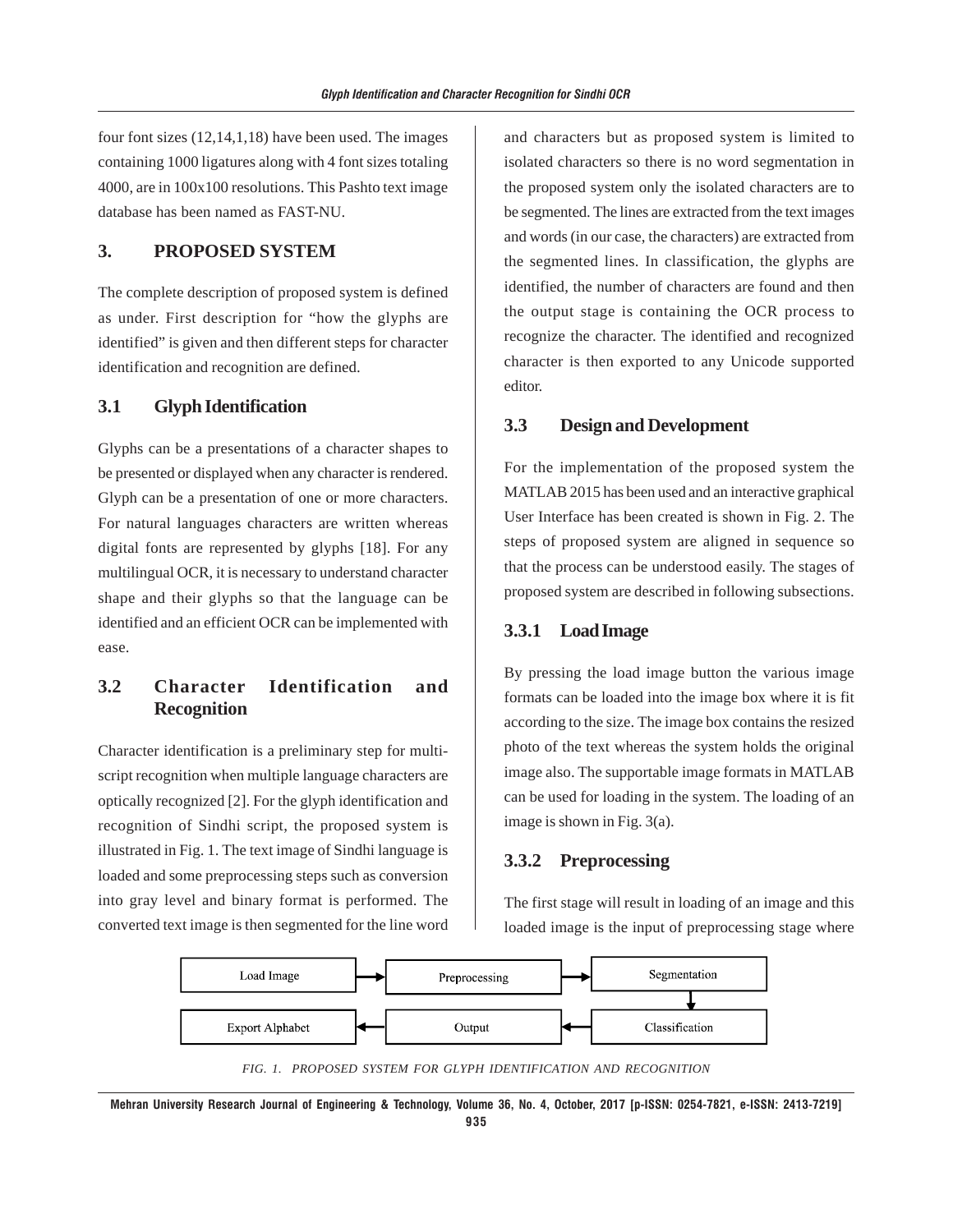image noise is removed and the color channels are checked. If the image is in color, then the text image is converted into grey level format. The image is checked with the threshold value of 127 and further converted into binary format because for OCR two tone binary images are preferred as foreground and background are separated in binary images [7] as shown in Fig. 3(b).

#### **3.3.3 Segmentation**

The segmentation stage is considered the most important and crucial stage of any OCR. Here we used horizontal and vertical segmentation for separation of text lines from an image and characters from text lines. Free space is an indicator for segmenting text lines from a text image and characters from text lines. After



*FIG. 2. INTERACTIVE GUI CREATED FOR GLYPH IDENTIFICATION*



**Mehran University Research Journal of Engineering & Technology, Volume 36, No. 4, October, 2017 [p-ISSN: 0254-7821, e-ISSN: 2413-7219] 936**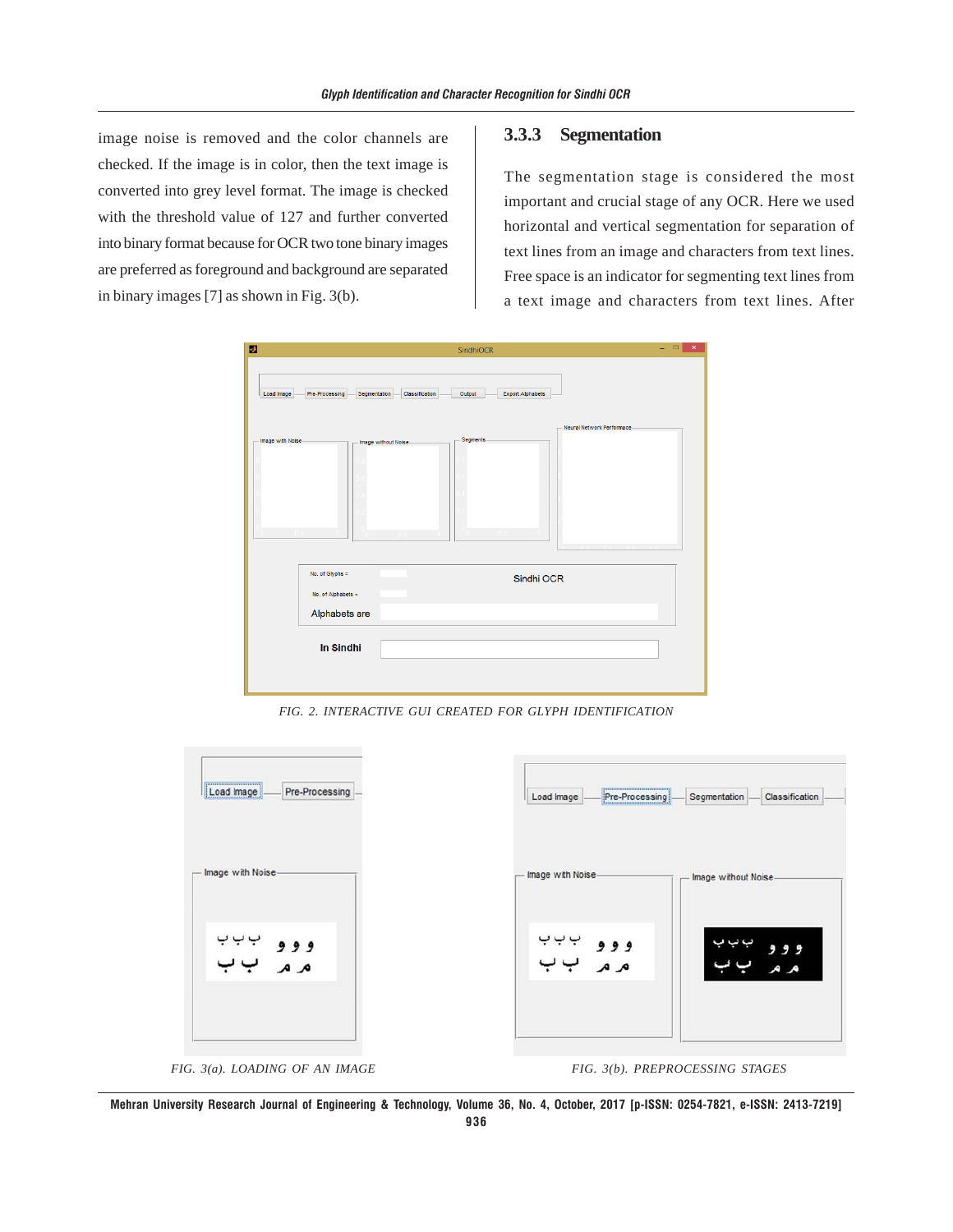completely running segmentation algorithm the total number of glyphs are calculated and a number of glyphs presented in input image is written in proposed application. This process is shown in Fig. 4. The segmentation algorithm uses the formula to count the moments as shown in Equation (1).

$$
Hrl = \sum fij(I)
$$
 (1)

The Equation (1) will add the values of the individual locations in an image called I in horizontal locations or row wise, where value of individual location in I(image) might be zero or one. The white pixel represents background and black as text whereas the vice versa rule can be applied for segmenting characters from the image. The number of glyphs are displayed here in our case the number of glyphs are fifteen in number. It can be observed from Fig. 4. Where five characters are without a dot  $(\infty)$  and  $\infty)$  and another character of Sindhi language ( $\cup$ ) are five in number and each character is displayed along with its constituting dot so a total number of glyphs are fifteen in number.

# **3.3.4 Classification**

In this stage the segmented characters are used as input and then by using feature extraction algorithm [19],

Load Image Pre-Processing Segmentation Classification Output Export Alphabets  $999$  $A$ No. of Glyphs = 15 Sindhi OCR No. of Alphabets



features are extracted to use along with neural network feedforward algorithm for the recognition of characters as shown in Fig. 5.

## **3.3.5 Output**

The features extracted have been used to recognize the characters. With the language mapping the characters have been identified that which character is available in a specific language. We mapped Sindhi language script according to their number of characters and number of glyphs. The number of glyphs is the indicator for a particular language. After the glyph identification an OCR for isolated character has been applied so that the characters can be recognized. The recognized characters are displayed on User interface and with the help of export alphabet button these recognized characters can be exported to any text editor.

## **3.3.6 Export Alphabet**

The last stage of the proposed system is to export alphabet in the same sequence to text editor supporting Unicode. In our case we are exporting a text file containing recognized characters. This text file can easily be opened in any text editor supporting Unicode.



*FIG. 5. IDENTIFICATION OF GLYPHS AND NUMBER OF CHARACTERS*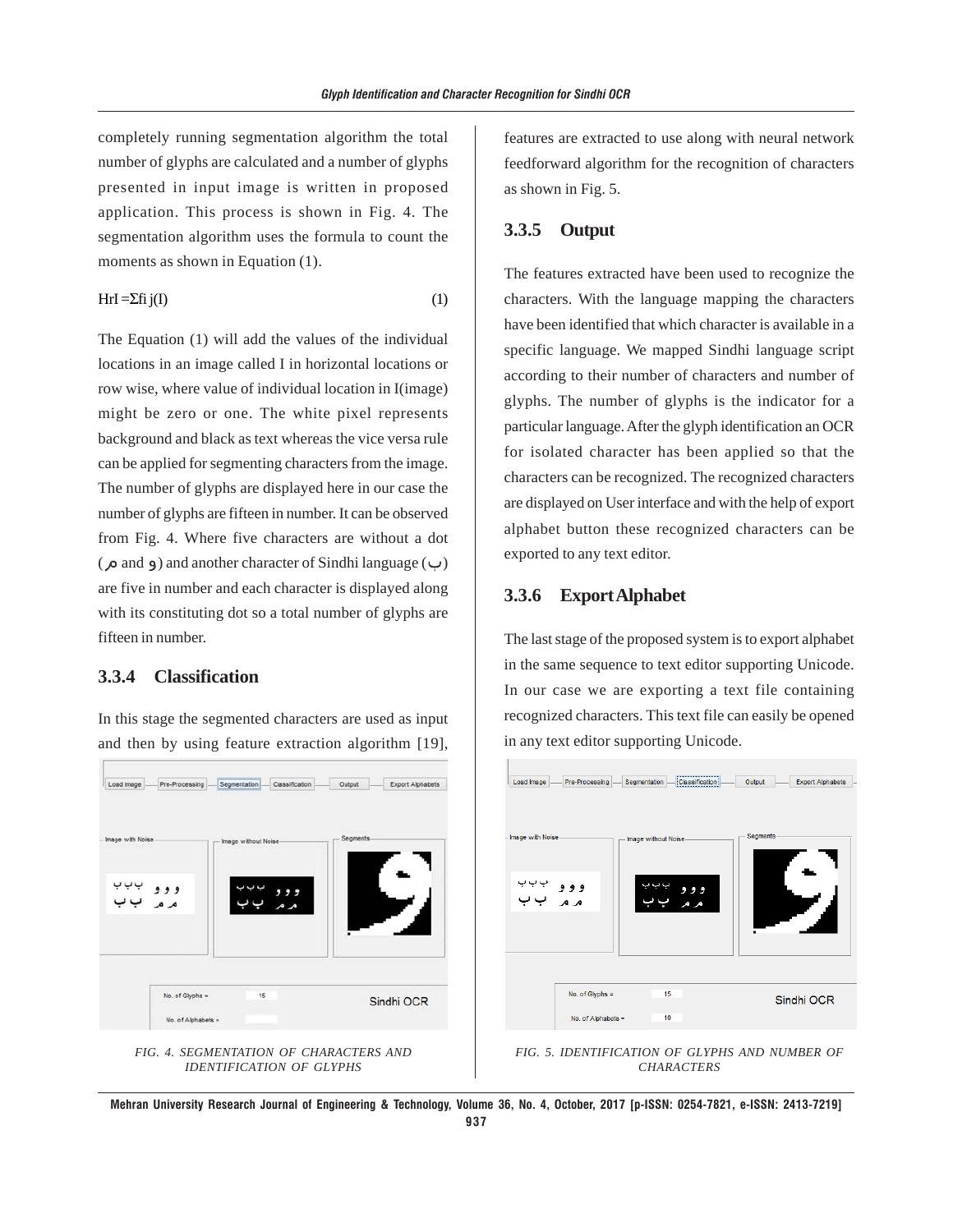## **4. RESULTS**

Our customized application can identify various language characters and recognize with an acceptable accuracy. Some of the characters pose potential problems in recognition if their shapes are identical or with slight difference. The problems are increased if character shape groups [5-6] are the same. The system successfully identifies the glyphs and number of characters which information is sent to further algorithms. The proposed system successfully identifies the glyphs of Sindhi script of many other fonts also. The experimental results show that the system also identifies glyphs of other fonts. Fig. 5 shows that the 15 number of glyphs are available whereas they combine and form 10 characters of Sindhi script. The identification is done on the basis of shapes of characters.

Some of the characters in Sindhi script are without any dots and these characters are well identified by the proposed system and accurately identify the glyphs and the characters. Fig. 6 illustrates the identification of glyphs and characters accurately recognized. In Fig. 6(a) 9 glyphs and characters have been successfully identified and Fig. 6(b) also shows the 12 glyphs and characters. The system produces some of the logical errors when ambiguous dots have been found on the text image as shown in Fig. 7 where the two dots of character  $(\vee)$  have been identified as one dot resulting 13 dots instead of 17 dots. This problem may be because of the connecting pixels in low resolution image whereas this problem can be easily handled when image is in high resolution and the font where dots have space between the dots.





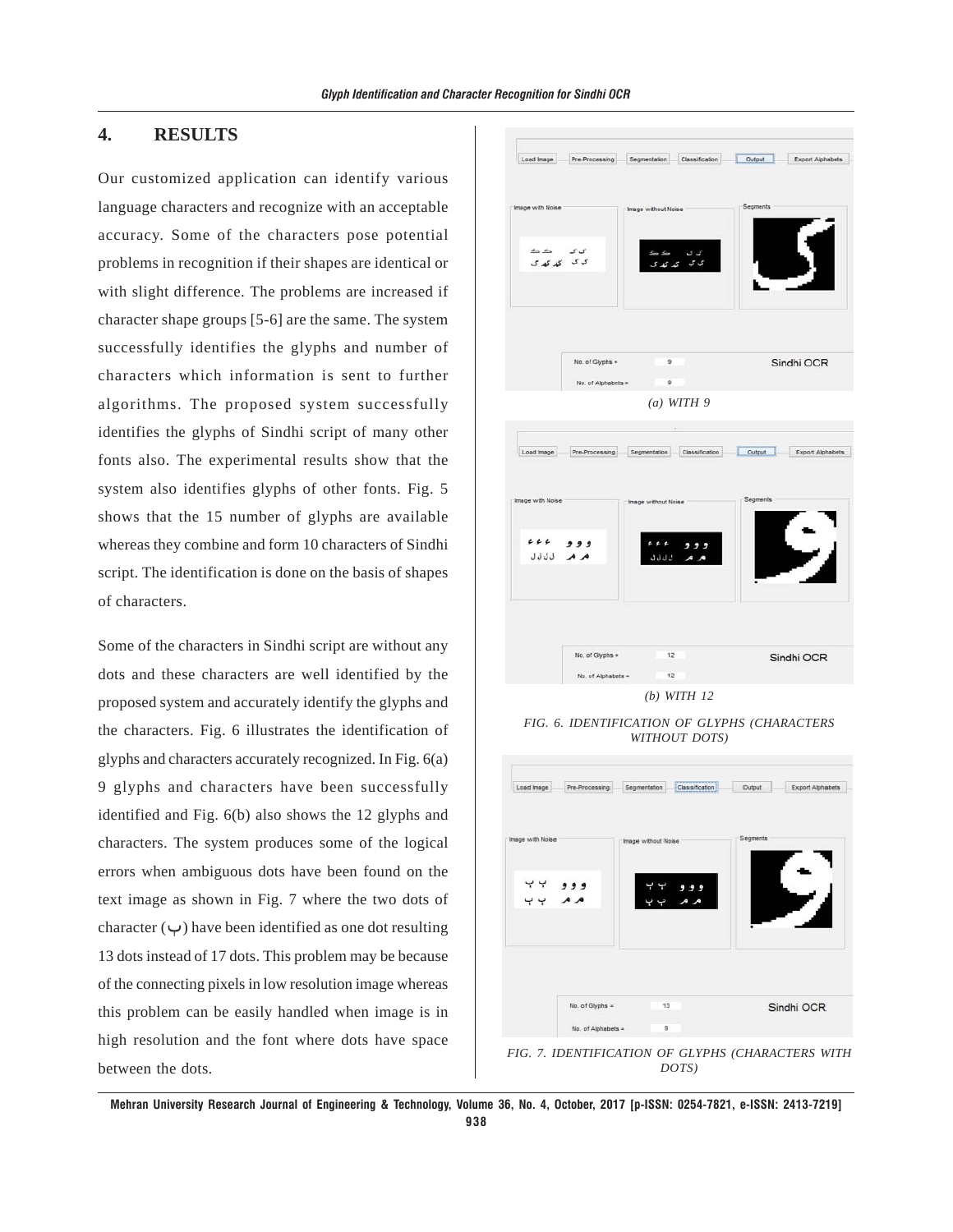# **5. CONCLUSION**

The work on Sindhi OCR and handwritten recognition is at infant level and the glyph identification is an addition to the Sindhi OCR research. The glyph identification has many other applications in OCR and handwritten character recognition. The glyphs identification process can ease the process of OCR as many of the characters can be identified and differentiated prior recognition algorithms or classification. The proposed system identifies glyphs of various fonts.

## **ACKNOWLEDGEMENT**

The authors are very grateful to the Department of Computer Engineering, King Faisal University, Al-Ahsa, Saudi Arabia, Department of Information Technology, Quaid-e-Awam University of Engineering, Science & Technology, Nawabshah, NED University of Engineering & Technology, Karachi, Pakistan, for providing their resources to carry out this research. Valuable suggestions given by Dr. Akhter Hussain Jalbani, QUEST Nawabshah, are also highly acknowledged.

#### **REFERENCES**

- [1] Pal, U., and Sarkar, A., "Recognition of Printed Urdu Script", Proceedings of 7th International Conference on Document Analysis and Recognition, Computer Society, Volume 2, pp. 1183-1187, Edinburgh, Scotland, Edinburgh, UK, 2003.
- [2] Hakro, D.N, "Enhanced Segmentation and Feature Extraction for Sindhi Optical Character Recognition", Ph.D. Thesis, University Sains Malaysia, Malaysia, 2015.
- [3] Sattar, S.A., Haque, S., Pathan, M.K., and Gee, Q., "Implementation Challenges for Nastaliq Character Recognition", Wireless Networks, Information Processing and Systems, pp. 279-285, Springer Berlin Heidelberg, 2009.
- [4] (Languages, 2016) https://en.wikipedia.org/wiki/ Languages\_of\_Pakistan (Accessed on 24th April, 2016).
- [5] Hakro, D.N., Ismaili, I.A., Talib, A.Z., and Mojal, G.N., "Issues and Challenges in Sindhi OCR", Sindh University Research Journal (Science Series), Volume 2, No. 46, pp. 143-152, Jamshoro, Pakistan, 2014.
- [6] Hakro, D.N., Ismaili, I.A., Talib, A.Z., Mojal, G.N., "A Study of Sindhi Related and Arabic Script Adapted Languages Recognition', Sindh University Research Journal (Science Series), Volume 3, No. 46, pp. 323-334, Jamshoro, Pakistan, 2014.
- [7] Lehal, G.S., and Rana, A., "Recognition of Nastalique Urdu Ligatures", 'Proceedings of 4th International ACM Workshop on Multilingual OCR, pp. 7:1-7:5, New York, NY, USA, 2013.
- [8] Akram, M., and Hussain, S., "Word Segmentation for Urdu OCR System", Proceedings of 8<sup>th</sup> Workshop on Asian Language Resources, pp. 88-94, Beijing, China, 2010.
- [9] Pal, U., and Sarkar, A., "Recognition of Printed Urdu Script", Proceedings of 7th International Conference on Document Analysis and Recognition, Computer Society, pp. 1183-1187, Edinburgh, Scotland, UK, 2003.
- [10] Sattar, A.S., "A Technique for the Design and Implementation of an OCR for Printed Nastalique Text", Ph.D. Thesis, NED University of Engineering & Technology, Karachi, Pakistan, 2009.
- [11] Shamsher, I., Ahmad, Z., Orakzai, J., and Adnan, A., "'OCR for Printed Urdu Script using Feed Forward Neural Network", Proceedings of World Academy of Science, Engineering & Technology, 2007, URL: http:// dx.doi.org/10.1007/978-3-540-89853-5 30
- [12] Nizamani, A., and Janjua, N., "Sindhi OCR Using Back Propagation Neural Network", International Journal of Computer Science and Security, Volume 1, No. 3, pp. 1-8, 2011.
- [13] Shaikh, N., Mallah, G., and Shaikh, Z., "Character Segmentation of Sindhi, an Arabic Style Scripting Language, using Height Profile Vector", Australian Journal of Basic and Applied Sciences, Volume 3, No. 4, pp. 4160-4169, 2009.